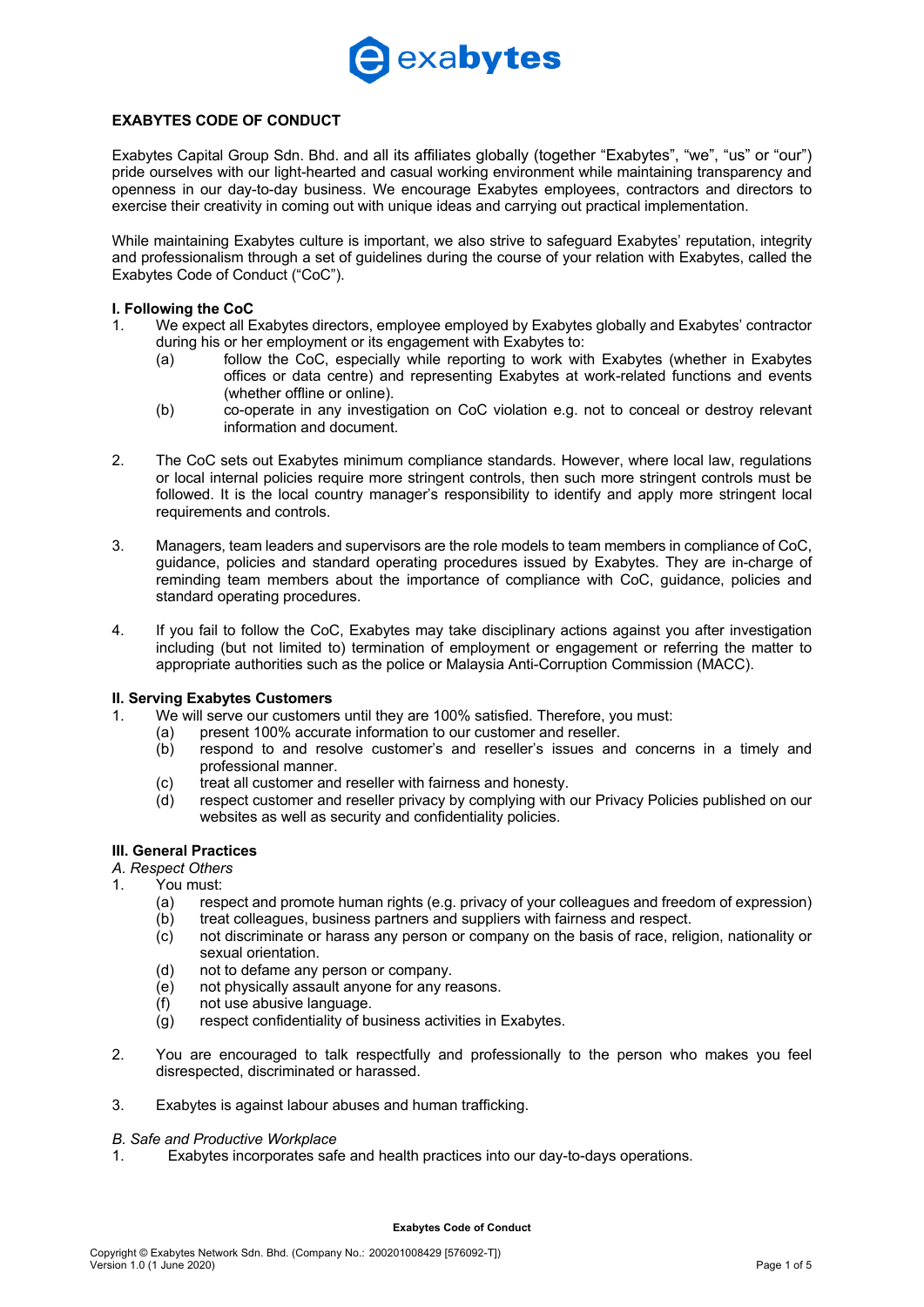

- 2. You are expected to resolve conflict respectfully and legally, without taking any act or threat of violence or use of weapons.
- 3. You must also avoid blackmailing or extorting.

*C. Alcohol, Drug and Smoking*

- 1. You will exercise your judgement in alcoholic beverages consumption while attending events and functions outside of Exabytes offices and data centre.
- 2. However, you must not do the following in Exabytes office and data centre:
	- (a) drink or under the influence of alcoholic beverages.
	- (b) attempt to sell or sell any illegal drugs to anyone.
	- (c) smoke.
- 3. You must not own, under the influence or consume illegal drugs that are not medical practitioner's prescription during and after working hours, whether you work from office or home or attend any workrelated events.

### *D. Gambling*

1. Do not do any of the following activities in Exabytes office and data centre or while reporting to work – online or offline gambling or betting that involves making monetary deposits.

### *E. Your Attendance, Work and Punctuality*

- 1. You must start and attend work, appointment, meeting and training session on time, whether it is held onsite or offsite.
- 2. You are expected to commit yourself to work during working hours.
- 3. If you are unable to start work on time, you must immediately inform your supervisor or manager on the same day or the earliest opportunity.

### *F. Taking Care of Your Appearance and Conduct*

- 1. While Exabytes values your individuality in work dressing, we expect you to dress neatly, not-toosexy, dignified and suitably.
- 2. Your manager or supervisor will provide guidance on appropriate dressing and grooming for work and when you represent Exabytes in official functions.
- 3. You must also:
	- (a) behave professionally and respectfully in accordance with accepted standards of behavior in your respective home country.
	- (b) not speak to media, third party or on social media on behalf of Exabytes, unless authorised by CEO, HR or Marketing Department.

### *G. Your Commitment*

- 1. We need you to:
	- (a) faithfully and diligently perform your work and responsibilities as reasonably assigned by Exabytes to you.
	- (b) exercise reasonable care to prevent damage or loss to Exabytes.
	- (c) spend Exabytes funds wisely.

### **IV. Other Serious Things that Matter to Exabytes**

*A. Avoid Conflict of Interest & Fraud*

- 1. You must promote and advance the interests of Exabytes at all time.
- 2. You must avoid situation where your private benefit for yourself/ your family members/ your friend or a business which you/ your closed one has significant interest in (or appears to be so) interferes with/ at the expense of Exabytes/ customer's interest because of:
	-
	- (a) your position or relationship with Exabytes.<br>(b) Exabytes' relationship with a third party. Exabytes' relationship with a third party.
	- (c) use of Exabytes' information and resources/ property.
	- The above situation is termed as "conflict of interest".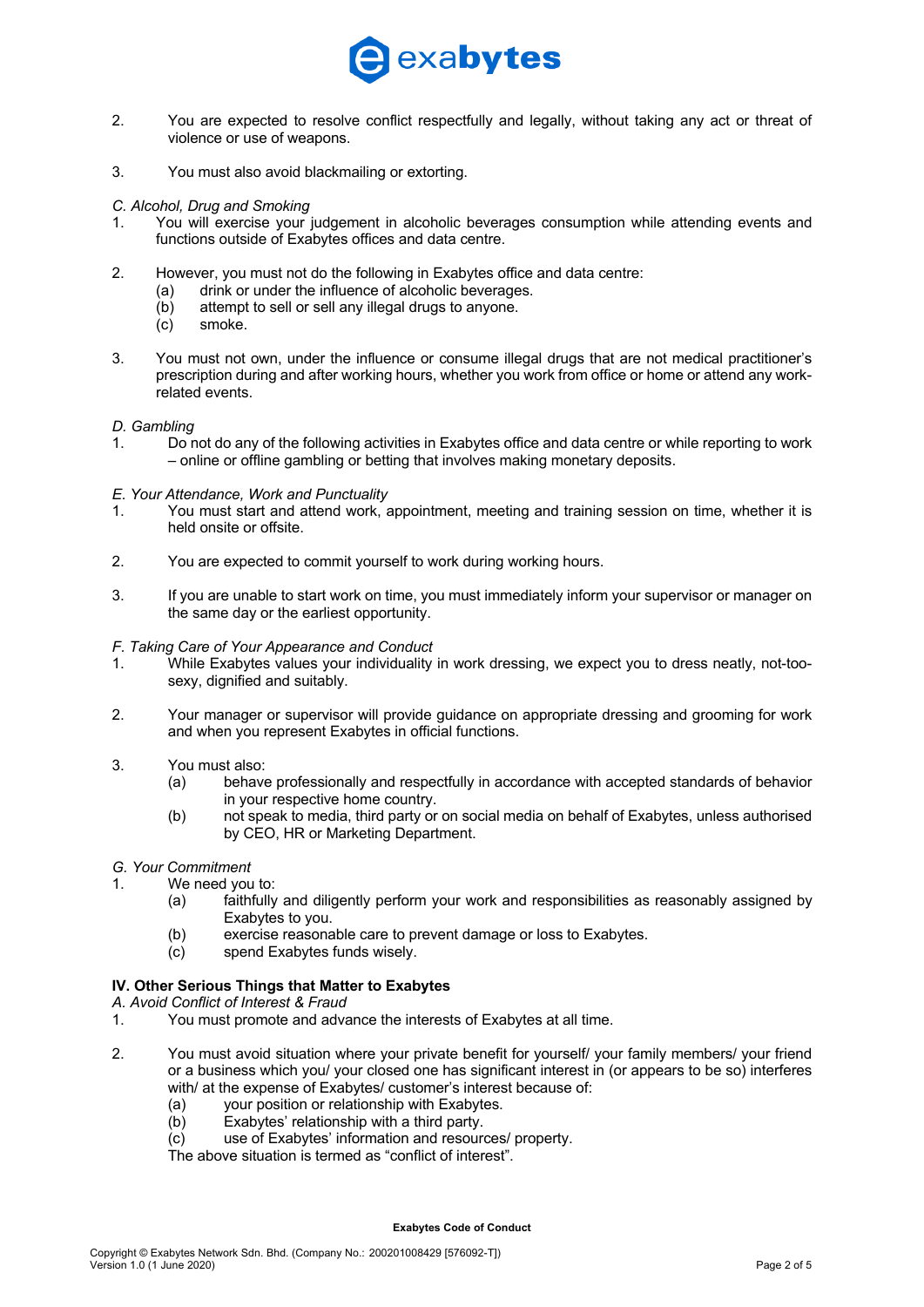# exabytes

- 3. You must not intentionally act or omit to act in order to secure unfair or unlawful gain.
- 4. Where a conflict of interest situation is unavoidable, you must disclose it to and seek your manager's guidance.
- 5. You must not:
	- (a) accept any employment or advisory position or board seats with Exabytes' current or future customer, supplier, competitor or business partner, with or without monetary compensation.
	- (b) perform any task, assignment or job that is not part of your job assigned by Exabytes during your workday, with or without monetary compensation.
	- (c) perform any task or assignment for a competitor on your workday or off day, with or without monetary compensation.
	- (d) promote, introduce or market a business of your own, your family member's/ your friend's or a business which you/ your closed one has significant interest during or after office hour to Exabytes' director, employee, customer, existing or potential supplier, business partner and shareholders.
	- (e) conduct direct selling of any products and services that are not offered for selling by Exabytes, multi-level-marketing, fast earning scheme activities during or after office hour to Exabytes' director, employee, customer, existing or potential supplier, business partner and shareholders.
	- (f) use access, internal information or system in a way that improperly benefits anyone you know so that anyone has unfair advantage over any other customer, supplier or business partner of Exabytes.
	- (g) take (for yourself or any third party) business opportunities discovered through the use of Exabytes resources/ information derived from your position with Exabytes that would otherwise be business opportunities of Exabytes.
	- (h) publish any book or article or develop any products or services using confidential information of Exabytes that has come to your knowledge during your employment or engagement with Exabytes.
- 6. You must also get CEO's written approval before:
	- (a) participating in or be affiliated to any political bodies, clubs, societies or organizations (the nature of which is directly related to your role in Exabytes or your participation of which allows you to come into frequent contact with Exabytes competitor, supplier and business partner that you are aware of) in your personal capacity during your free time.
	- (b) entering into business relationship on behalf of Exabytes with a business owned by yourself, your family member or your friend or any company or firm in which you, your family member or friend is financially interested directly or indirectly (typically holding more than 15% of voting shares).
	- (c) owning any financial interest in a business or company which is in any business similar to Exabytes or in competition with Exabytes.
	- (d) pursuing outside interest which is in direct conflict with your role in Exabytes' business.
	- (e) granting preferential rate to customer and reseller.
- *B. Keeping Records*
- 1. You must keep honest and accurate record of books, business and operation information in reasonable detail that sufficiently explain transactions and amounts. The records include business expense, working hours, assets, contracting rate of service provided to customer or business partner or procured from supplier and Exabytes property.
- 2. You must not:
	- (a) produce false or misleading record of documentation (including claims, financial reports and fictitious entries).
	- (b) purposely fail to record or disclose significant information in order to cover losses or earning shortfall.
	- (c) keep 2 sets of books.
- *C. Working with Supplier*
- 1. Exabytes purchases supplies and services based on need, quality/ reputation, price, terms and conditions and track record. We will select suppliers though a competitive bid process where possible*.*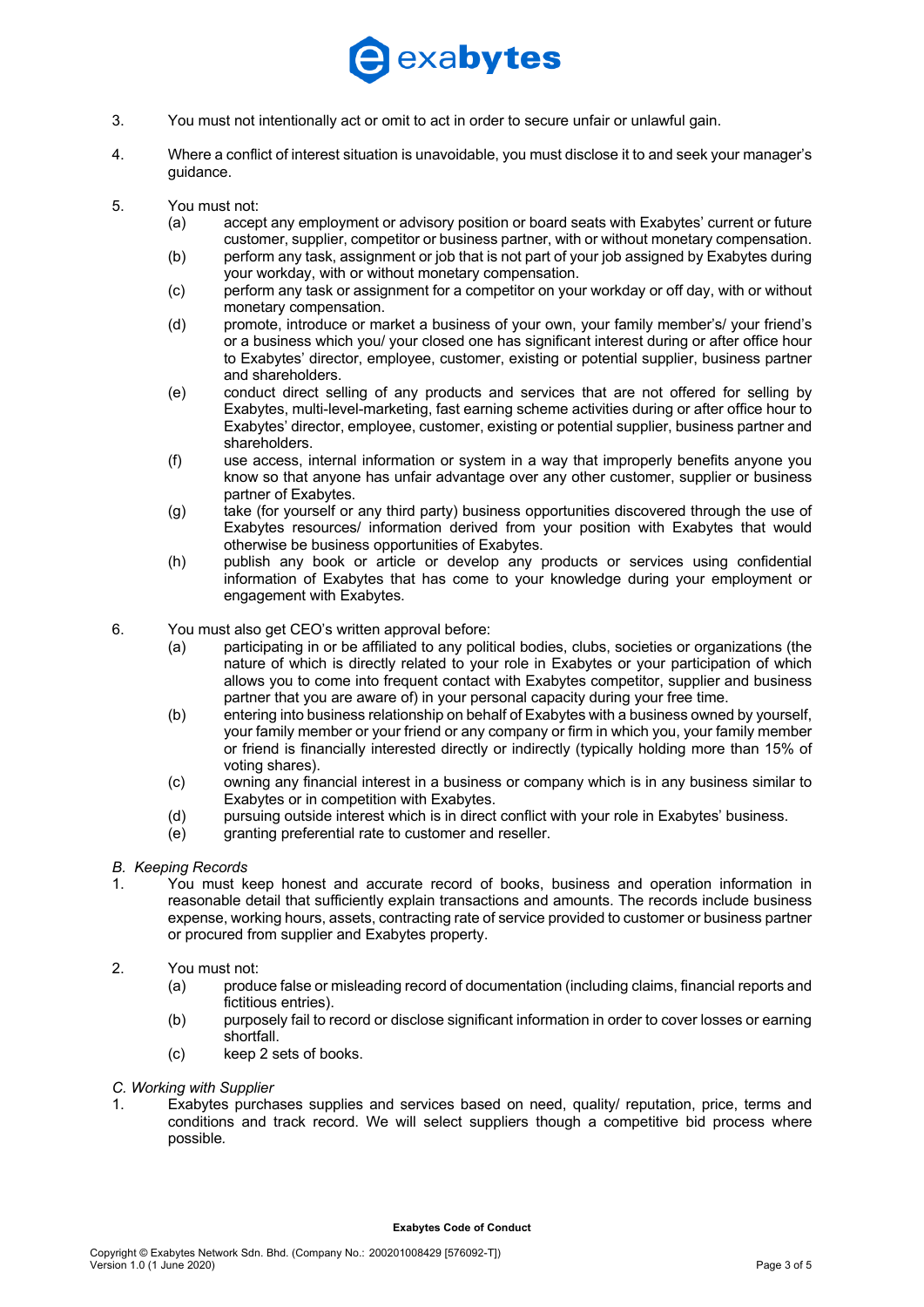# exabytes

### *D. Following Laws, Regulations and Exabytes Polices etc.*

- 1. You must follow all laws and regulations applicable to Exabytes business in carrying out your duty (including accounting regulations) as well as policies, guidance and standard operating procedures issued by Exabytes.
- 2. You are expected to know basic legal issue and seek advice where needed as your conduct in violation of law and regulation may cause Exabytes to be subjected to civil liability or criminal offence that would cause damage to Exabytes' reputation, property or general interest.
- 3. If you are authorised to deal with authorities, you will respond promptly to authorities enquiries and information request.

### *Anti-Corruption Law*

- 3. You must not offer to or receive bribe from anyone for any reasons, especially to influence his or her conduct in relation to Exabytes' business affairs. A "bribe" includes hospitality, gift, favour and other advantage as an inducement for something in return.
- 4. You must report signs that a colleague, customer, reseller, business partner or supplier engaging in corrupt or unethical behaviour to Exabytes.
- 5. You may refer to Exabytes Anti-Bribery and Anti-Corruption Policy for more details.

### *Anti-Competition Law*

- 6. You must not agree with competitors (whether in writing or not) about:
	- (a) selling prices of products and services, discounts, marketing plan or other trading conditions.
	- (b) sharing market or supply sources.
	- (c) limiting or controlling production, market outlet or access, technical or technological development, or investment.
	- (d) bid rigging i.e. taking turns to win tender contracts (e.g. submit bids that are intended not to be successful, or agreeing that one of the parties will submit bid for contract).
	- (e) boycotting suppliers or customers.
	- (f) dictating prices charged by our reseller or business partners.

### **V. Our CoC, Our Responsibilities**

*A. Raising a Question about the CoC*

- 1. You may seek guidance on CoC from your supervisor, manager or the human resource ("HR") team.
- 2. You may report a suspected violation of CoC, policies and standard operating procedures issued by Exabytes and law by sending an email to the following person:
	- (a) the Senior Office Manager of Exabytes at kychan@exabytes.com.
	- (b) the CEO and Legal function at whistleblowing@exabytes.com.
- 3. You may lodge a complaint on potential conflict of interest, fraud, bribery or corruption by sending an email to the following person:
	- (a) relating to CEO or Exabytes senior management to Mr. Yasir, who is the chairman of Exabytes board of directors, at syedyasir@ekuinas.com.my.
	- (b) relating to Mr. Yasir to whisleblowing@ekuinas.com.my.
- 4. The management or Ekuinas team will investigate (or appoint a third party to conduct independent investigation where necessary) and respond to concern raised by you within forty-five (45) days from the receipt of a report.
- 5. Confidentiality will be maintained to the fullest extent possible.

### *B. No Revenge*

- 1. Exabytes does not tolerate retaliation against Exabytes director, employee or contractor who refuses to do something that is against CoC, policies, standard operating procedures, or the law, reports or participates in any investigation for a potential violation of CoC, policies, standard operating procedures or the law.
- 2. Anyone who retaliates against Exabytes director, employee or contractor/ whistleblower will be subject to disciplinary action.